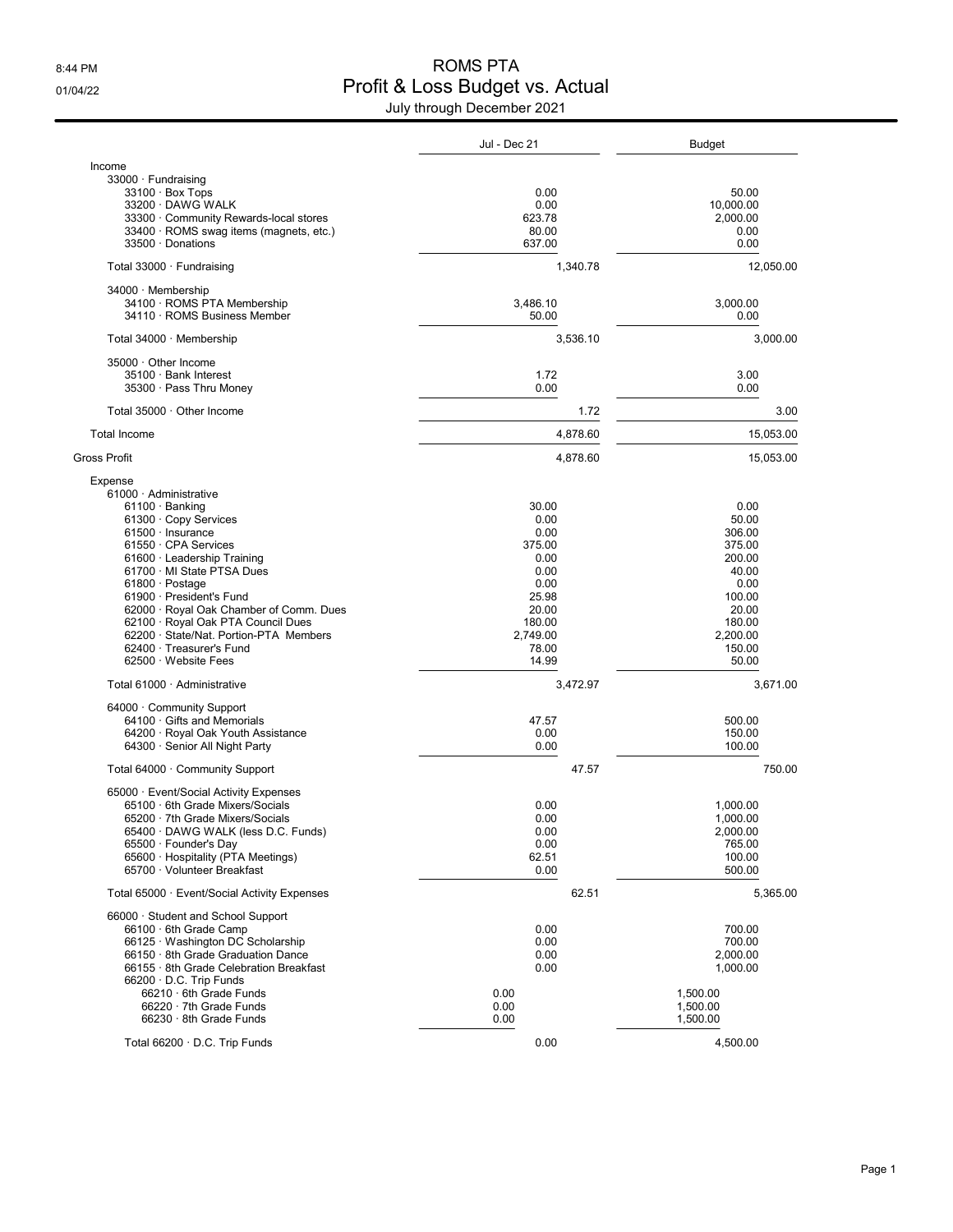## 8:44 PM ROMS PTA 01/04/22 Onlie Budget vs. Actual

| July through December 2021 |  |
|----------------------------|--|
|----------------------------|--|

|                                                                                                                                                                                                    | Jul - Dec 21                                                | <b>Budget</b>                                                            |
|----------------------------------------------------------------------------------------------------------------------------------------------------------------------------------------------------|-------------------------------------------------------------|--------------------------------------------------------------------------|
| 66300 · Educational Funding Support<br>66310 · FORTIS<br>66320 · Birds of Prey<br>66330 · Veterans Day Celebration<br>66340 · Bulldawg Bound<br>66300 · Educational Funding Support - Other        | 0.00<br>0.00<br>0.00<br>0.00<br>0.00                        | 400.00<br>450.00<br>275.00<br>2.000.00<br>9,000.00                       |
| Total 66300 · Educational Funding Support                                                                                                                                                          | 0.00                                                        | 12,125.00                                                                |
| 66500 · Health and Welfare<br>66700 · Parent Cafe Series<br>66800 · Reflections<br>66900 · Royal Oak PTA Council Schlshp<br>66925 · School Gift<br>66950 Staff Appreciation<br>66975 · Teams/Clubs | 87.91<br>300.00<br>0.00<br>500.00<br>0.00<br>553.09<br>0.00 | 300.00<br>2.400.00<br>400.00<br>500.00<br>3,500.00<br>4,000.00<br>100.00 |
| Total 66000 · Student and School Support                                                                                                                                                           | 1.441.00                                                    | 32,225.00                                                                |
| 66901 Reconciliation Discrepancies<br>67000 · Fundraising Expenses<br>67100 · ROMS swag items (magnets, etc.)<br>67200 · WePay Chargeback                                                          | 0.00<br>0.00<br>0.00                                        | 0.00<br>500.00<br>0.00                                                   |
| Total 67000 · Fundraising Expenses                                                                                                                                                                 | 0.00                                                        | 500.00                                                                   |
| 68500 · Pass-Thru Expense                                                                                                                                                                          | 0.00                                                        | 0.00                                                                     |
| <b>Total Expense</b>                                                                                                                                                                               | 5.024.05                                                    | 42,511.00                                                                |
| Net Income                                                                                                                                                                                         | $-145.45$                                                   | $-27,458.00$                                                             |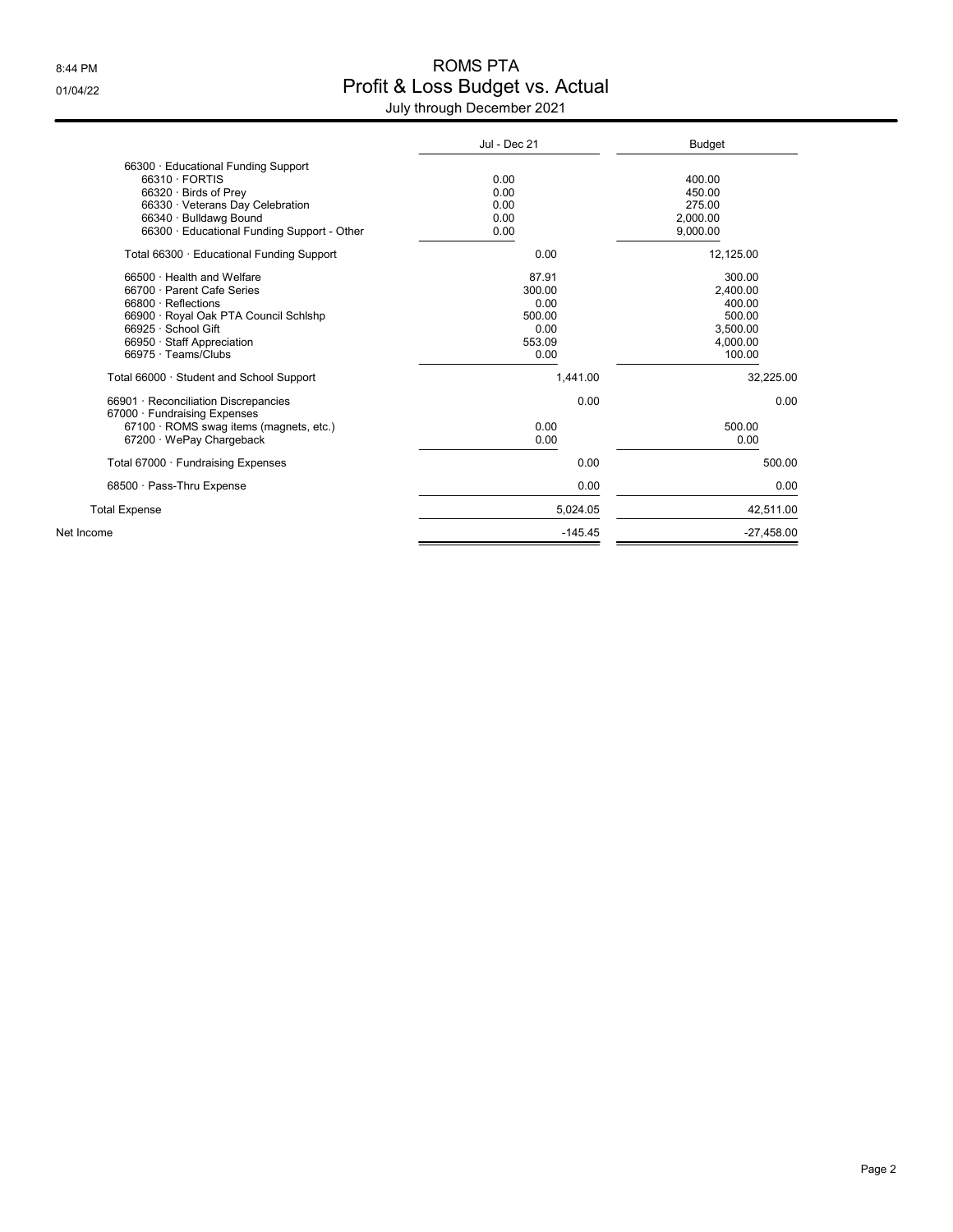## 8:44 PM ROMS PTA 01/04/22 Onlie Profit & Loss Budget vs. Actual July through December 2021

|                                                             | \$ Over Budget        | % of Budget       |        |
|-------------------------------------------------------------|-----------------------|-------------------|--------|
| Income                                                      |                       |                   |        |
| 33000 · Fundraising                                         |                       |                   |        |
| 33100 · Box Tops                                            | $-50.00$              | 0.0%              |        |
| 33200 DAWG WALK                                             | $-10,000.00$          | 0.0%              |        |
| 33300 Community Rewards-local stores                        | $-1,376.22$           | 31.2%             |        |
| 33400 · ROMS swag items (magnets, etc.)                     | 80.00                 | 100.0%            |        |
| 33500 Donations                                             | 637.00                | 100.0%            |        |
| Total 33000 · Fundraising                                   | $-10,709.22$          |                   | 11.1%  |
| 34000 Membership                                            |                       |                   |        |
| 34100 · ROMS PTA Membership                                 | 486.10                | 116.2%            |        |
| 34110 · ROMS Business Member                                | 50.00                 | 100.0%            |        |
| Total 34000 · Membership                                    | 536.10                |                   | 117.9% |
| 35000 Other Income                                          |                       |                   |        |
| 35100 · Bank Interest                                       | $-1.28$               | 57.3%             |        |
| 35300 · Pass Thru Money                                     | 0.00                  | 0.0%              |        |
| Total 35000 Other Income                                    | $-1.28$               |                   | 57.3%  |
| <b>Total Income</b>                                         | $-10, 174.40$         |                   | 32.4%  |
| Gross Profit                                                | $-10,174.40$          |                   | 32.4%  |
| Expense                                                     |                       |                   |        |
| 61000 Administrative                                        |                       |                   |        |
| $61100 \cdot$ Banking                                       | 30.00                 | 100.0%            |        |
| 61300 Copy Services                                         | $-50.00$              | 0.0%              |        |
| 61500 · Insurance<br>61550 · CPA Services                   | $-306.00$             | $0.0\%$<br>100.0% |        |
| 61600 · Leadership Training                                 | 0.00<br>$-200.00$     | 0.0%              |        |
| 61700 MI State PTSA Dues                                    | $-40.00$              | 0.0%              |        |
| $61800 \cdot$ Postage                                       | 0.00                  | 0.0%              |        |
| 61900 President's Fund                                      | $-74.02$              | 26.0%             |        |
| 62000 · Royal Oak Chamber of Comm. Dues                     | 0.00                  | 100.0%            |        |
| 62100 · Royal Oak PTA Council Dues                          | 0.00                  | 100.0%            |        |
| 62200 · State/Nat. Portion-PTA Members                      | 549.00                | 125.0%            |        |
| 62400 · Treasurer's Fund                                    | $-72.00$              | 52.0%             |        |
| 62500 · Website Fees                                        | $-35.01$              | 30.0%             |        |
| Total 61000 Administrative                                  | $-198.03$             |                   | 94.6%  |
| 64000 Community Support                                     |                       |                   |        |
| 64100 Gifts and Memorials                                   | $-452.43$             | 9.5%              |        |
| 64200 · Royal Oak Youth Assistance                          | $-150.00$             | 0.0%              |        |
| 64300 Senior All Night Party                                | $-100.00$             | 0.0%              |        |
| Total 64000 Community Support                               | $-702.43$             |                   | 6.3%   |
| 65000 · Event/Social Activity Expenses                      |                       |                   |        |
| 65100 6th Grade Mixers/Socials                              | $-1,000.00$           | $0.0\%$           |        |
| 65200 · 7th Grade Mixers/Socials                            | $-1,000.00$           | 0.0%              |        |
| 65400 · DAWG WALK (less D.C. Funds)                         | $-2,000.00$           | 0.0%              |        |
| 65500 · Founder's Day<br>65600 · Hospitality (PTA Meetings) | $-765.00$<br>$-37.49$ | 0.0%<br>62.5%     |        |
| 65700 Volunteer Breakfast                                   | $-500.00$             | 0.0%              |        |
| Total 65000 · Event/Social Activity Expenses                | $-5,302.49$           |                   | 1.2%   |
| 66000 · Student and School Support                          |                       |                   |        |
| 66100 . 6th Grade Camp                                      | $-700.00$             | 0.0%              |        |
| 66125 Washington DC Scholarship                             | $-700.00$             | 0.0%              |        |
| 66150 · 8th Grade Graduation Dance                          | $-2,000.00$           | 0.0%              |        |
| 66155 8th Grade Celebration Breakfast                       | $-1,000.00$           | 0.0%              |        |
| 66200 D.C. Trip Funds                                       |                       |                   |        |
| 66210 · 6th Grade Funds                                     | $-1,500.00$           | $0.0\%$           |        |
| 66220 · 7th Grade Funds                                     | $-1,500.00$           | $0.0\%$           |        |
| 66230 · 8th Grade Funds                                     | $-1,500.00$           | $0.0\%$           |        |
| Total 66200 D.C. Trip Funds                                 | $-4,500.00$           | 0.0%              |        |